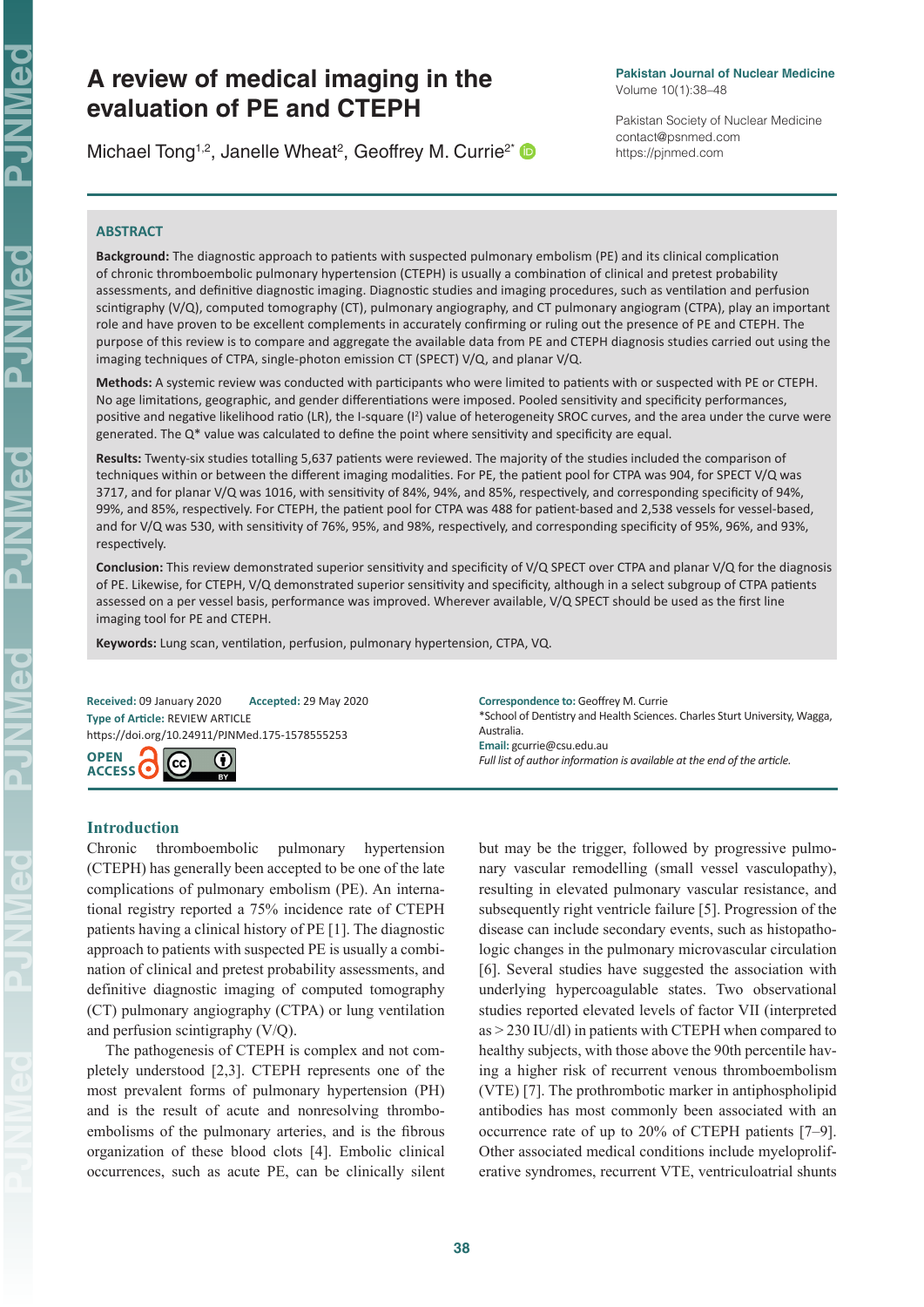and splenectomy [7]. Postulated risk factors include underlying hematological and immune disorders [10], insufficient anticoagulation [11,12], history of PE with systolic pulmonary artery pressure (PAP) >50 mmHg, and significant pulmonary vascular obstructions observed during PE diagnosis [13,14].

CTEPH has been shown to manifest from acute symptomatic PE within 2 years [12]. The incidence rate of CTEPH after the initial episode of acute PE is between 1% and 4% [13,15]. Improved therapy for PE has also improved the clinical outcomes of patients with CTEPH [12]. If left untreated, progressive right ventricular dysfunctions may result in fatal right heart failure. The mortality rate of CTEPH has been reported to be 4%–20% [16–19]. Severe CTEPH, which is not treated, has been found to have a 5-year survival rate of only 30% [20]. Early and accurate diagnosis is crucial in CTEPH. The purpose of this review is to aggregate and evaluate the available data from PE and CTEPH diagnosis studies carried out using the imaging techniques of CTPA, SPECT V/Q, and planar V/Q by conducting a structured literature review with a SROC analysis.

# **Methods**

The electronic databases of Cochrane Central Register of Controlled Trials (CENTRAL), MEDLINE (Ovid SP) 1946–14 January 2018, and EMBASE were searched by employing the search terms (pulmonary embol\* or pulmonary chronic thromboembol\* or PH), (ventilation), (PE or embolism), (CTEPH), (V/Q or VP), (perfusion), (CT or CTPA), (SPECT or planar or scintigraphy), (diagnosis or diagnostic), (cost-effectiveness adj), (benefit) or (advantage), and (study or studies or trial). An asterisk\* was placed within the search to look for any additional phrases that has the searched word as a prefix, including the word itself. Free text and medical subject headings were both entered during the search. No restrictions were imposed on publication status.

Studies were included if they involved the evaluation of diagnostic imaging tests or strategies with the objective of confirming or excluding PE or CTEPH, and that the reference method includes lung scintigraphy (or V/Q). In cases where the studies had multiple publications, the most recent publication was used. Editorials, case reports and series, and abstracts were excluded. All study designs, such as diagnostic cross-sectional studies and cohort studies on lung ventilation and perfusion, were included. The study participants were limited to patients with or suspected with PE or CTEPH. No age limitations, geographic, and gender differentiations were imposed. All relevant and potentially eligible studies were retrieved and reviewed in full manuscripts. Animal studies, editorials, author replies, letters, comments, and conference proceedings were excluded. Studies with clearly nonrelevant data or without specificity and sensitivity reports, and studies

with duplicate patient data from different publications were also excluded upon further review.

Studies with CT imaging techniques were included, regardless of the technique or the slices used. Data on true-positive, true-negative, false-positive, and false-negative were either extracted directly (if given) or inferred from the reported values for specificity, sensitivity, and both positive and negative predictive values from the studies in this literature review. These data were inputted into the metaDisc software (version 1.4) [21], generating the pooled sensitivity and specificity performances of each imaging technique, as well as the positive and negative likelihood ratio (LR). The pooled data were analyzed with 95% confidence intervals (CI), with the I-square (I2 ) value used in investigating statistical heterogeneity between the included studies. Symmetrical SROC curves were also generated for all three imaging techniques of CTPA, SPECT V/Q, and planar V/Q, with the study size weighted least squares estimation method. In this review, the area under the curve (AUC) was used as a figure of merit which summarizes the diagnostic performance [22] of the various imaging techniques as a single number, with a perfect test having an AUC close to 1 and poor tests having an AUCs close to 0.5. The AUC was computed within the metaDisc software by numeric integration of the curve equation by the trapezoidal method. The  $Q^*$ value was also used as a performance evaluation figure, defined by the point where sensitivity and specificity are equal, which is the point closest to the ideal top-left corner of the receiver operating characteristic (ROC) space.

In assessing the quality of the studies in this review, the Quality Assessment of Diagnostic Accuracy Studies (QUADAS-2) methodology [23] was employed to overcome the lack of homogeneity in the quality factors used in the reviewed studies due to differences in the study designs. The quality assessment was carried out based on the four domains of patient selection, index test, reference standard, and flow and timing, with each domain assessed in terms of risk of bias and judged as 'low', 'high', or 'unclear'. The first three domains were also assessed in terms of concerns regarding applicability. The generic signaling questions used to help judge risk of bias were also used in this review.

# **Results**

# *Data identification*

There were 1,195 potentially eligible studies identified by searching the electronic databases of CENTRAL, MEDLINE (Ovid SP), and EMBASE. No start date limitation was enforced. The last searched date was 14 January 2018. To ensure a comprehensive search and to maximize the results, no language limitation was used. After initial screening through the titles and abstracts, 742 studies were excluded as they do not meet the defined inclusion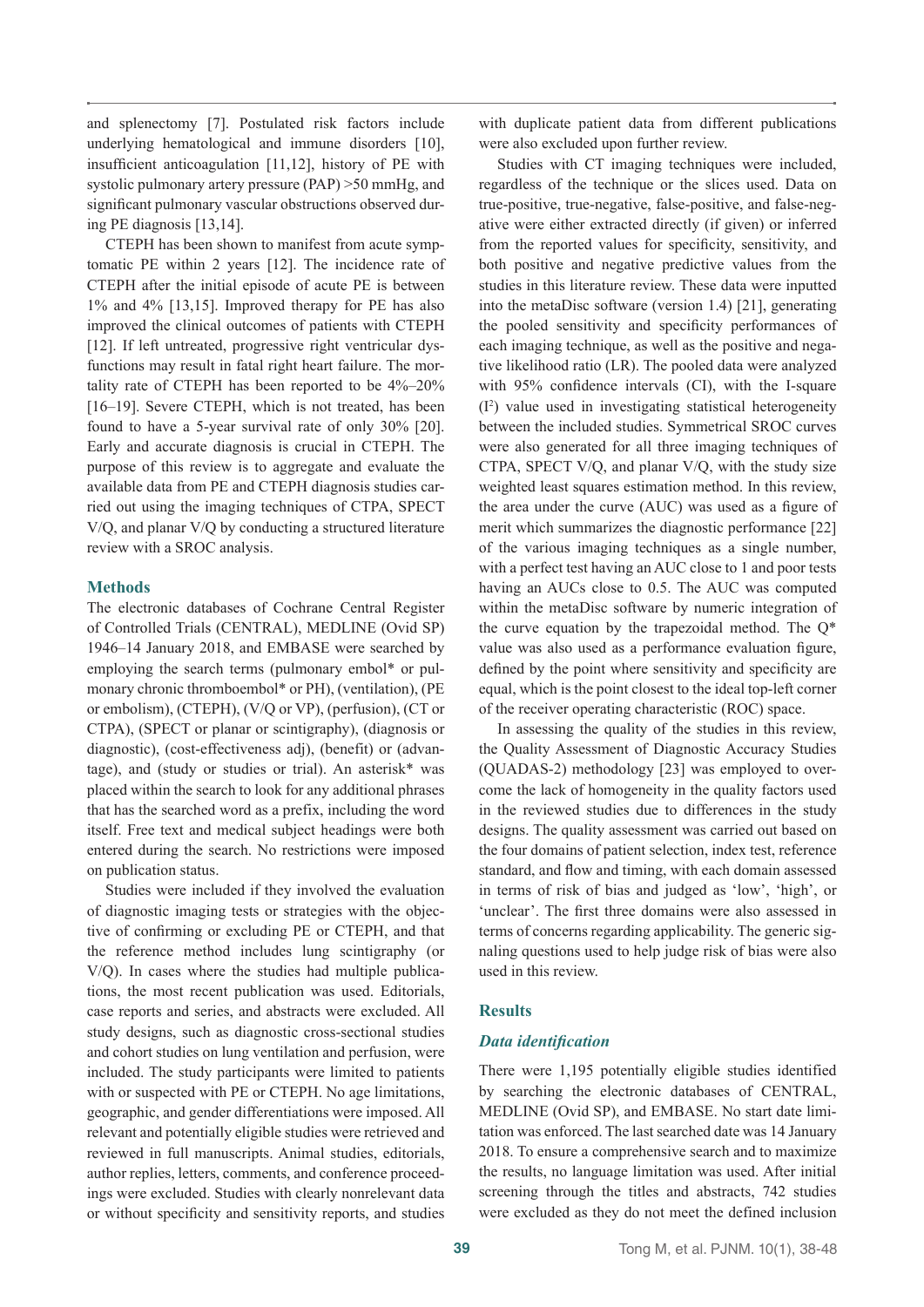criteria. A total of 235 articles were obtained in full text versions for further detailed screening. The references of these retrieved articles were then scrutinized for potential relevant articles, leading to an additional retrieval of 55 articles which were obtained in full text. In total, 290 full text articles were retrieved. After evaluating the articles in full, 264 of these articles were excluded for having not entirely met the inclusion criteria. Three otherwise suitable provided relevant results for CTPA and SPECT V/Q but were excluded, as there was no definite gold reference standard and, therefore, not possible to extract the sensitivity and specificity of either imaging technique.

Of the included 26 studies, there were 17 that were carried out prospectively, while 9 were a retrospective analysis. Most studies only recruited patients above the age of 18 and excluded pregnant patients. Renal deficiency and contrast media allergy were the general exclusion factors in the studies carrying out CTPA. Two studies excluded patients with previous history of PE, while one study explicitly only excluded patients who had PE within the past one month. Other exclusion criteria included hypotension, hemodynamic instability, respiratory deficiency, mental illness and dementia, patients in circulatory shock, clotting disorder, and life expectancy below a period of three months. Further information on the various imaging techniques employed in the included studies are presented in Table 1.

# *Pulmonary embolism*

All included studies had either confirmation of PE or the diagnosis of PE as the primary objective. The majority of the studies included the comparison of techniques

| <b>Table 1.</b> Studies and data included in the review. |  |
|----------------------------------------------------------|--|
|----------------------------------------------------------|--|

| <b>STUDY</b>       | <b>DESIGN</b> | <b>DIAGNOSIS</b> | <b>PREVIOUS PE</b> | <b>CLINICAL EXCLUSIONS</b>                                                                                                   | <b>VENTILATION</b>                                |
|--------------------|---------------|------------------|--------------------|------------------------------------------------------------------------------------------------------------------------------|---------------------------------------------------|
| Dournes [24]       | Prospective   | <b>CTEPH</b>     | Unclear            | Contraindication to iodine-based<br>contrast agent injection                                                                 | Technegas                                         |
| Skarlovnik [25]    | Retrospective | <b>PE</b>        | Yes                | Patients <18; Pregnancy                                                                                                      | Technegas                                         |
| Bajc [26]          | Retrospective | PA               | Yes                | None                                                                                                                         | Technegas                                         |
| Meng [27]          | Prospective   | <b>PE</b>        | Unclear            | Unclear                                                                                                                      | Technegas                                         |
| Sugiura [28]       | Prospective   | <b>CTEPH</b>     | Unclear            | None                                                                                                                         | CT only                                           |
| He [29]            | Prospective   | PE               | Yes                | Pregnancy; Patients currently<br>experiencing circulatory shock;<br>Hypotension; Renal failure; Hemod-<br>ynamic instability | Technegas                                         |
| He [30]            | Prospective   | <b>CTEPH</b>     | Unclear            | Unclear                                                                                                                      | Technegas                                         |
| Le Duc-Pennec [31] | Prospective   | <b>PE</b>        | <b>No</b>          | Pregnancy; Life expectancy<br><3 months; Patients <18                                                                        | 81mKr                                             |
| Ley [32]           | Prospective   | <b>CTEPH</b>     | Unclear            | None                                                                                                                         | CT only                                           |
| Thieme [33]        | Prospective   | PE               | Yes                | Pregnancy                                                                                                                    | Technegas                                         |
| Ling [34]          | Retrospective | <b>PE</b>        | Yes                | None                                                                                                                         | Unclear                                           |
| Gutte [35]         | Prospective   | <b>PE</b>        | Yes                | Renal impairment                                                                                                             | 81mKr                                             |
| <b>Miles</b> [36]  | Prospective   | PE               | Yes                | Patients <50                                                                                                                 | Technegas                                         |
| Reichelt [37]      | Prospective   | <b>CTEPH</b>     | Unclear            | Serum creatinine > 1.5 mg/dl                                                                                                 | CT only                                           |
| <b>Wang</b> [38]   | Prospective   | <b>PE</b>        | Yes                | Unclear                                                                                                                      | Technegas                                         |
| Bajc [39]          | Retrospective | PE               | Unclear            | None                                                                                                                         | Technegas                                         |
| Bartalena [40]     | Retrospective | <b>CTEPH</b>     | Unclear            | None                                                                                                                         | Technegas                                         |
| Weinmann [41]      | Prospective   | <b>PE</b>        | No                 | Patients <18; Pregnancy                                                                                                      | Technegas                                         |
| Tunariu [42]       | Retrospective | <b>CTEPH</b>     | Unclear            | None                                                                                                                         | 81mKr                                             |
| Katsouda [43]      | Prospective   | <b>PE</b>        | Yes                | Respiratory disorder; Clotting<br>disorders; Hypotension; Respiratory<br>impairment; Pregnancy                               | Unclear                                           |
| Macdonald [44]     | Prospective   | PE               | Yes                | Patients <18; Mental illness,<br>dementia; Pregnancy; Renal failure                                                          | Technegas                                         |
| Reinartz [45]      | Retrospective | PE               | Yes                | Hemodynamic instability                                                                                                      | Diethylenetriamine-<br>pentaacetic acid<br>(DTPA) |
| Stone [46]         | Prospective   | <b>PE</b>        | Yes                | Patients <18; Pregnancy                                                                                                      | Technegas                                         |
| Pitton [47]        | Prospective   | <b>CTEPH</b>     | Unclear            | Unclear                                                                                                                      | CT only                                           |
| Lemb [48]          | Retrospective | PE               | Yes                | Unclear                                                                                                                      | Technegas                                         |
| Worsley [49]       | Retrospective | <b>CTEPH</b>     | Unclear            | None                                                                                                                         | 133Xe                                             |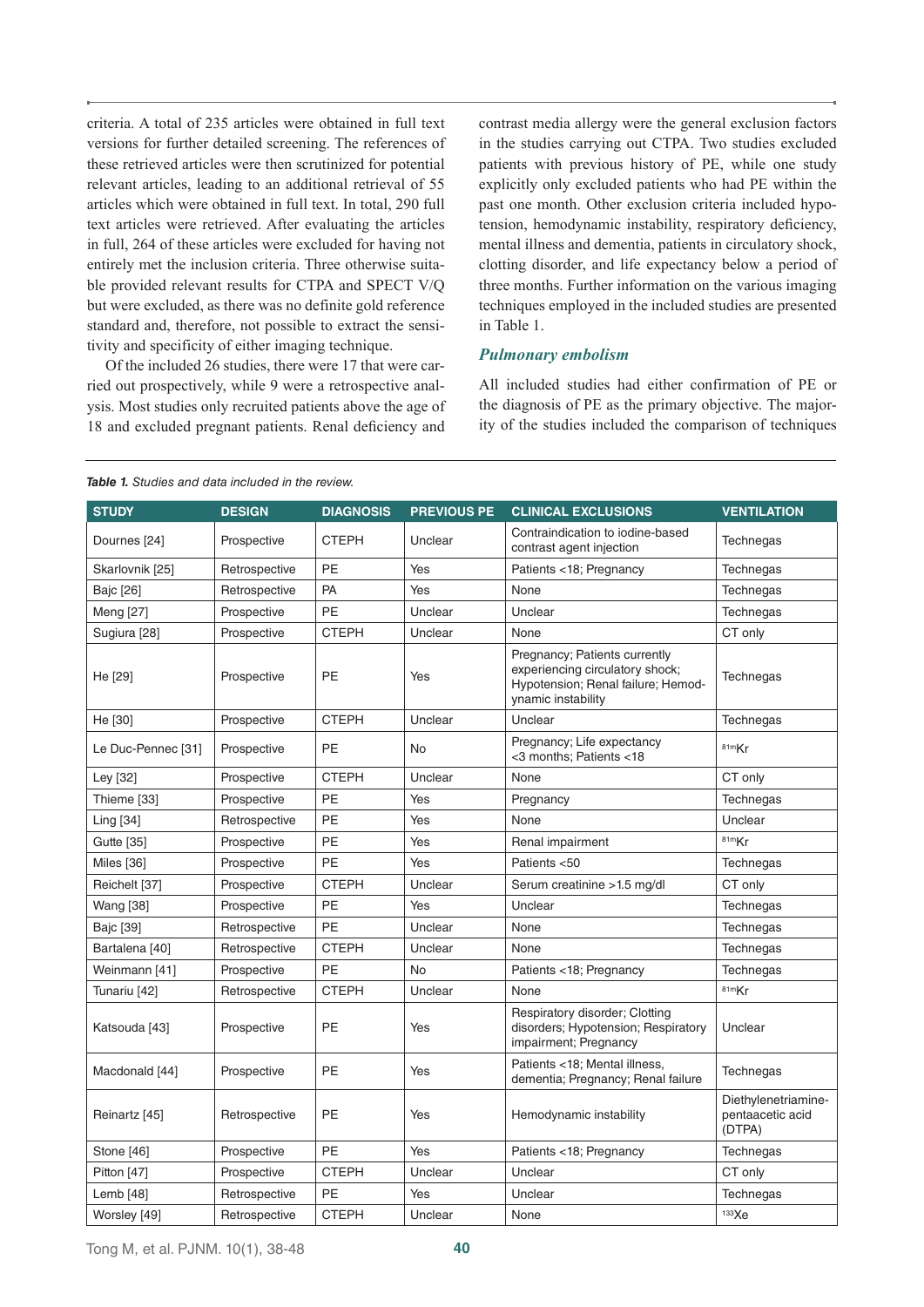within or between the different imaging modalities. The total number of patients in the included studies was 5,637. Patient pool for CTPA was 904, with 43% (392) true-positive; 3% (25) false-positive; 43% (390) true-negative; 9% (78) false-negative; and 2% (18) nondiagnostic. Patient pool for SPECT V/Q was 3,717, with 28% (1,022) true-positive; 1% (33) false-positive; 67% (2,470) true-negative;  $2\%$  (62) false-negative; and  $0.5\%$  (19) nondiagnostic. Patient pool for planar V/Q was 1,016, with 38% (385) true-positive; 9% (88) false-positive; 44% (449) true-negative; 8% (82) false-negative; and 1% (12] nondiagnostic. Table 2 describes the efficacy between the three imaging techniques. Three studies reported anomalously low sensitivity values: 57% [43] and 44% [44] for planar V/Q, and 57% [46] for CTPA. Results of these studies were excluded in the ROC analysis. One study [27] was a non-English publication with no English translated version. As a result, retrieval of information and data was limited and the results were similarly excluded from the ROC analysis.

For PE, the pooled sensitivity of CTPA was 84% (95% CI, 80%–87%), with a moderately high statistical heterogeneity in the sensitivity estimates  $(I^2: 70.5\%)$  attributed to variability between studies, analyzed on a per-patientbased analysis. The pooled specificity of CTPA was 94% (95% CI, 91%–96%), with a low statistical heterogeneity in the specificity estimates  $(I^2: 12.0\%)$ , analyzed on a perpatient-based analysis. The pooled positive LR of CTPA was 12.35 (8.15–18.70), with a low statistical heterogeneity  $I^2$  of 5.1%. The pooled negative LR of CTPA was 0.16 (0.10–0.26), with a low statistical heterogeneity  $I^2$  of 54.9%.

The pooled sensitivity of SPECT V/Q for PE was 94% (95% CI, 93%–96%), with a high statistical heterogeneity in the sensitivity estimates  $(I^2: 88.4%)$  attributed to variability between studies, analyzed on a per-patient-based analysis. The pooled specificity of SPECT V/Q was 99% (95% CI, 98%–99%), with a relatively high statistical heterogeneity in the specificity estimates  $(I^2: 79.3\%)$ , analyzed on a per-patient-based analysis. The pooled positive

|  | <b>Table 2.</b> Subgroup comparison of imaging techniques efficacy (Diagnosis of PE). |  |  |  |
|--|---------------------------------------------------------------------------------------|--|--|--|
|  |                                                                                       |  |  |  |

| <b>AUTHOR</b>           | NO. OF<br><b>PATIENTS</b> |     |    | SENSITIVITY SPECIFICITY NONDIAGNOSTIC | <b>TRUE-</b><br><b>POSITIVE</b><br><b>RESULTS</b> | <b>FALSE-</b><br><b>POSITIVE</b><br><b>RESULTS</b> | <b>TRUE-</b><br><b>NEGATIVE</b><br><b>RESULTS</b> | <b>FALSE-</b><br><b>NEGATIVE</b><br><b>RESULTS</b> |
|-------------------------|---------------------------|-----|----|---------------------------------------|---------------------------------------------------|----------------------------------------------------|---------------------------------------------------|----------------------------------------------------|
| <b>CTPA</b>             |                           |     |    |                                       |                                                   |                                                    |                                                   |                                                    |
| He [29]                 | 544                       | 82  | 93 | 16                                    | 259                                               | 14                                                 | 197                                               | 58                                                 |
| <b>Wang</b> [38]        | 77                        | 97  | 97 | $\sqrt{2}$                            | 36                                                | 1                                                  | 37                                                | $\mathbf{1}$                                       |
| Katsouda [43]           | 63                        | 93  | 86 | $\mathbf 0$                           | 39                                                | 3                                                  | 18                                                | 3                                                  |
| Macdonald [44]          | 112                       | 83  | 90 | $\mathsf{O}\xspace$                   | 22                                                | 5                                                  | 77                                                | 8                                                  |
| Reinartz [45]           | 83                        | 86  | 98 | $\mathbf 0$                           | 32                                                | 1                                                  | 45                                                | 5                                                  |
| Stone [46]              | 25                        | 57  | 94 | $\mathsf 0$                           | $\overline{4}$                                    | 1                                                  | 17                                                | 3                                                  |
| V/Q (SPECT)             |                           |     |    |                                       |                                                   |                                                    |                                                   |                                                    |
| Skarlovnik [25]         | 49                        | 100 | 98 | $\mathbf 0$                           | 9                                                 | $\mathbf{1}$                                       | 39                                                | $\mathbf 0$                                        |
| Meng [27]               | 111                       | 86  | 94 | $\mathbf 0$                           | $\overline{\phantom{0}}$                          | $\overline{\phantom{0}}$                           | $\qquad \qquad -$                                 | $\overline{\phantom{0}}$                           |
| Bajc [26]               | 152                       | 90  | 95 | $\mathsf{O}\xspace$                   | 53                                                | 5                                                  | 88                                                | 6                                                  |
| Le Duc-Pennec<br>$[31]$ | 243                       | 55  | 87 | 0                                     | 45                                                | 4                                                  | 191                                               | 3                                                  |
| Ling [34]               | 106                       | 98  | 98 | 0                                     | 26                                                | $\mathbf 0$                                        | 78                                                | 2                                                  |
| Thieme [33]             | 15                        | 86  | 88 | $\mathbf 0$                           | 6                                                 | 1                                                  | $\overline{7}$                                    | 1                                                  |
| Miles [36]              | 87                        | 83  | 98 | $\mathbf 0$                           | 19                                                | 1                                                  | 63                                                | $\overline{4}$                                     |
| Bajc [39]               | 1785                      | 99  | 99 | 19                                    | 601                                               | 6                                                  | 1153                                              | $\,6\,$                                            |
| Weinmann [41]           | 95                        | 79  | 83 | $\mathsf{O}\xspace$                   | 56                                                | 4                                                  | 20                                                | 15                                                 |
| Reinartz [45]           | 83                        | 97  | 91 | $\mathsf{O}\xspace$                   | 36                                                | 4                                                  | 42                                                | 1                                                  |
| Lemb [48]               | 991                       | 96  | 97 | $\mathsf{O}\xspace$                   | 171                                               | $\overline{7}$                                     | 789                                               | 24                                                 |
| V/Q (planar)            |                           |     |    |                                       |                                                   |                                                    |                                                   |                                                    |
| Skarlovnik [25]         | 98                        | 83  | 98 | $\overline{7}$                        | 5                                                 | 2                                                  | 83                                                | $\mathbf{1}$                                       |
| He [29]                 | 544                       | 86  | 83 | 0                                     | 276                                               | 42                                                 | 181                                               | 45                                                 |
| Gutte [35]              | 36                        | 64  | 72 | 0                                     | $\overline{7}$                                    | $\overline{7}$                                     | 18                                                | $\overline{4}$                                     |
| <b>Wang [38]</b>        | 80                        | 89  | 92 | 5                                     | 33                                                | 3                                                  | 35                                                | $\overline{4}$                                     |
| Katsouda [43]           | 63                        | 57  | 43 | $\mathbf 0$                           | 24                                                | 12                                                 | 9                                                 | 18                                                 |
| Macdonald [44]          | 112                       | 44  | 99 | $\mathsf 0$                           | 12                                                | 15                                                 | 84                                                | 1                                                  |
| Reinartz [45]           | 83                        | 76  | 85 | $\mathsf 0$                           | 28                                                | $\overline{7}$                                     | 39                                                | $\boldsymbol{9}$                                   |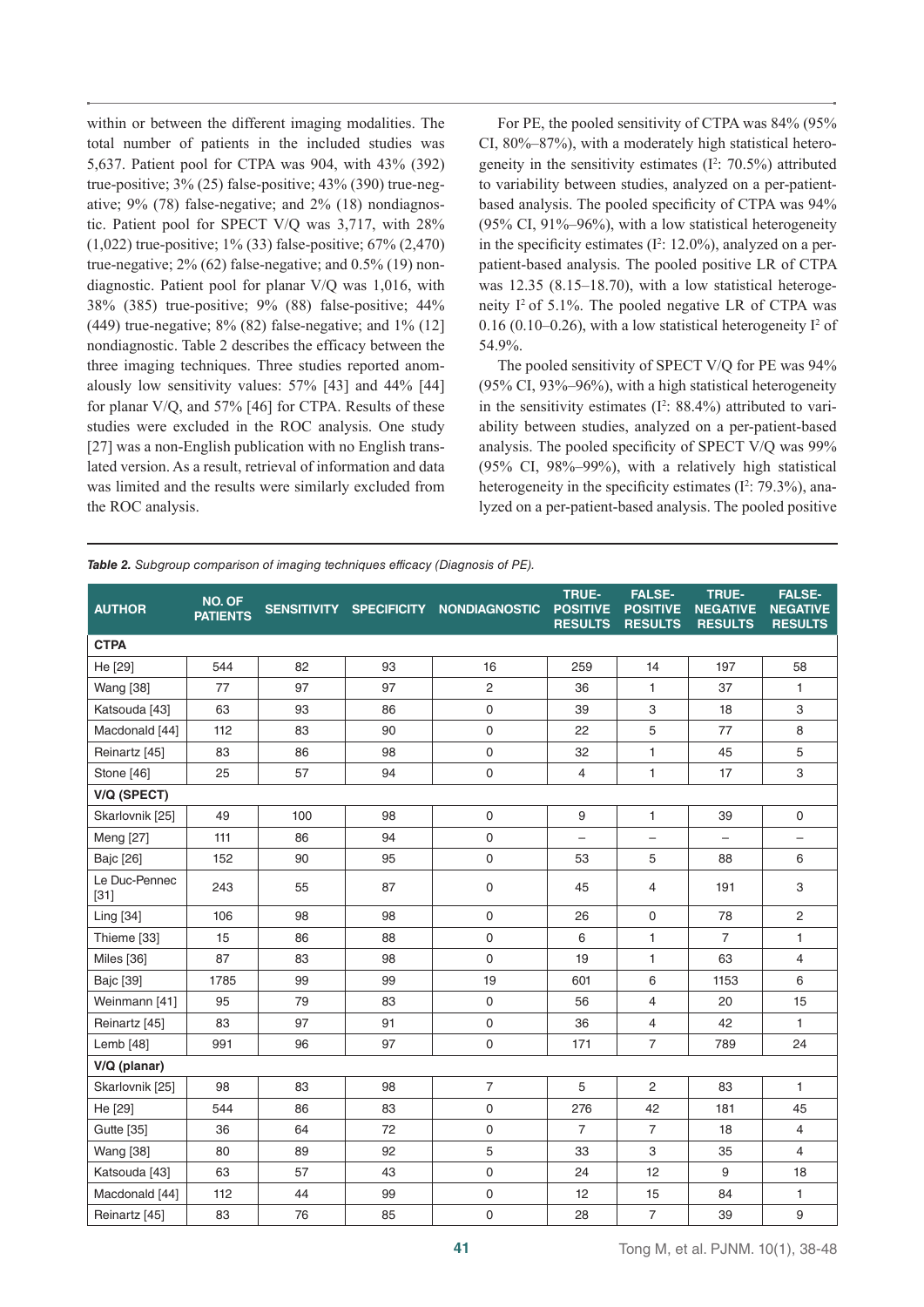LR of SPECT V/Q was 30.56 (11.89–78.56), with a high statistical heterogeneity  $I^2$  of 86.3%. The pooled negative LR of SPECT V/Q was 0.08 (0.04–0.19), with a high statistical heterogeneity  $I^2$  of 89.4%.

The pooled sensitivity of planar V/Q for PE was 85%  $(95\% \text{ CI}, 81\% - 88\%)$ , with a low statistical heterogeneity in the sensitivity estimates  $(I^2: 33.5\%)$  attributed to variability between studies, analyzed on a per-patient-based analysis. The pooled specificity of SPECT V/Q was 85% (95% CI, 82%–89%), with a high statistical heterogeneity in the specificity estimates  $(I^2: 82.2\%)$ , analyzed on a perpatient-based analysis. The pooled positive LR of CTPA was 5.89 (3.2 to 10.86), with a moderately high statistical heterogeneity I<sup>2</sup> of 71%. The pooled negative LR of CTPA was 0.22 (0.14–0.36), with a moderate statistical heterogeneity I2 of 54.8%.

The ROC AUC for CTPA, SPECT V/Q, and planar V/Q in PE were 0.96, 0.98, and 0.89, respectively. In addition, the Q\* values for CTPA, SPECT V/Q, and planar V/Q are 0.91, 0.94, and 0.82, respectively. From the extracted data, the performance of planar V/Q evidently lags behind that of both CTPA and SPECT V/Q.

# *CTEPH*

Studies listed in Tables 3 and 4 had either confirmation of, or the diagnosis of, CTEPH as the primary objective, and are patient-based. The results from all V/Q scintigraphy studies in Table 3 are similar; however, the specificity from Worsley et al.'s (49) study was relatively low at 86%. The absence of the availability of true-positive, false-positive, true-negative, and false-negative was prohibitive of detailed analysis of LR,  $I^2$ , UAC, or Q for V/Q in CETEPH. For CTEPH, the patient pool for V/Q was 530, with a sensitivity of 98% and specificity of 93%.

The total number of patients in the included CTPA studies from Table 4 was 488, with 28% (136) true-positive; 3% (14) false-positive; 60% (294) true-negative; and 9% (44) false-negative. The pooled sensitivity of CTPA for CTEPH was moderately low at 76% (95% CI, 69%–82%), with a high statistical heterogeneity in the sensitivity estimates  $(I^2: 93.8\%)$  attributed to variability between studies, analyzed on a per-patient-based analysis. The pooled specificity of CTPA was 95% (95% CI, 92%–97%), with a low statistical heterogeneity in the specificity estimates  $(I^2: 78.1\%)$ , analyzed on a per-patient-based analysis. The pooled positive LR of CTPA was 13.78 (6.10–31.14), with a statistical heterogeneity  $I^2$  of 56.2%. The pooled negative LR of CTPA was 0.11 (0.02–0.68), with a statistical heterogeneity  $I^2$  of 92.5%.

Studies listed in Table 5 had either confirmation of or the diagnosis of CTEPH as the primary objective, and are vessel-based. The total number of vessels in the included studies was 2,538, with 36.8% (933) true-positive; 2.7%

*Table 3. Subgroup analysis: efficacy of V/Q in the diagnosis of CTEPH (patient-based).*

| <b>AUTHOR</b> | <b>NO. OF PATIENTS</b> | <b>SENSITIVITY</b> | <b>SPECIFICITY</b> | <b>ACCURACY</b> |
|---------------|------------------------|--------------------|--------------------|-----------------|
| He [29]       | 114                    | 100%               | 93.7%              | 96.5%           |
| Tunariu [42]  | 227                    | 96.2%              | 94.6%              | 95.2%           |
| Worsley [49]  | 75                     | 100%               | 86%                | 91%             |
| He [30]       | 114                    | 100%               | 93.7%              | 96.5%           |

*Table 4. Subgroup analysis: efficacy of CTPA in the diagnosis of CTEPH (patient-based).*

| <b>AUTHOR</b>  | NO. OF<br><b>PATIENTS</b> | <b>SENSITIVITY</b> | <b>SPECIFICITY</b> | <b>ACCURACY</b>          | <b>TRUE-</b><br><b>POSITIVE</b><br><b>RESULTS</b> | <b>FALSE-</b><br><b>POSITIVE</b><br><b>RESULTS</b> | <b>TRUE-</b><br><b>NEGATIVE</b><br><b>RESULTS</b> | <b>FALSE-</b><br><b>NEGATIVE</b><br><b>RESULTS</b> |
|----------------|---------------------------|--------------------|--------------------|--------------------------|---------------------------------------------------|----------------------------------------------------|---------------------------------------------------|----------------------------------------------------|
| Dournes [24]   | 40                        | 100%               | 88%                |                          | 14                                                | 3                                                  | 23                                                |                                                    |
| He [30]        | 114                       | 92.2%              | 95%                | 92.5%                    | 47                                                | 3                                                  | 60                                                | 4                                                  |
| Bartalena [40] | 107                       | 95%                | 90%                | $\overline{\phantom{0}}$ | 35                                                |                                                    | 63                                                | っ                                                  |
| Tunariu [42]   | 227                       | 51.3%              | 99.3%              | 82.8%                    | 40                                                |                                                    | 148                                               | 38                                                 |

*Table 5. Subgroup analysis: efficacy of CTPA in the diagnosis of CTEPH (vessel-based).*

| <b>AUTHOR</b> | NO. OF<br><b>PATIENTS</b> | <b>TOTAL</b><br><b>NO. OF</b><br><b>VESSELS</b> | <b>STANDARD</b><br><b>PAPA</b> | <b>MEAN</b><br><b>PAP<sup>A</sup></b> | <b>GOLD</b><br><b>STANDARD</b> | <b>TRUE-</b><br><b>POSITIVE</b><br><b>RESULTS</b> | <b>FALSE-</b><br><b>POSITIVE</b><br><b>RESULTS</b> | <b>TRUE-</b><br><b>NEGATIVE</b><br><b>RESULTS</b> | <b>FALSE-</b><br><b>NEGATIVE</b><br><b>RESULTS</b> |
|---------------|---------------------------|-------------------------------------------------|--------------------------------|---------------------------------------|--------------------------------|---------------------------------------------------|----------------------------------------------------|---------------------------------------------------|----------------------------------------------------|
| Sugiura [28]  | 16                        | 1.175                                           | $696 + 274$                    | $42.2 + 9.9$                          | <b>DSA</b>                     | 218                                               | 44                                                 | 903                                               | 29                                                 |
| Ley [32]      | 13                        | 639                                             | Unclear                        | $42 + 10$                             | <b>DSA</b>                     | 360                                               |                                                    | 258                                               |                                                    |
| Reichelt [37] | 13                        | 724                                             | $763 + 345$                    | $46 + 8$                              | DSA, V/Q                       | 355                                               | 23                                                 | 329                                               | 18                                                 |
| Pitton [47]   | Unclear                   | 994                                             | Unclear                        | Unclear                               | <b>DSA</b>                     | $\overline{\phantom{0}}$                          |                                                    | -                                                 |                                                    |

a Pulmonary artery pressure.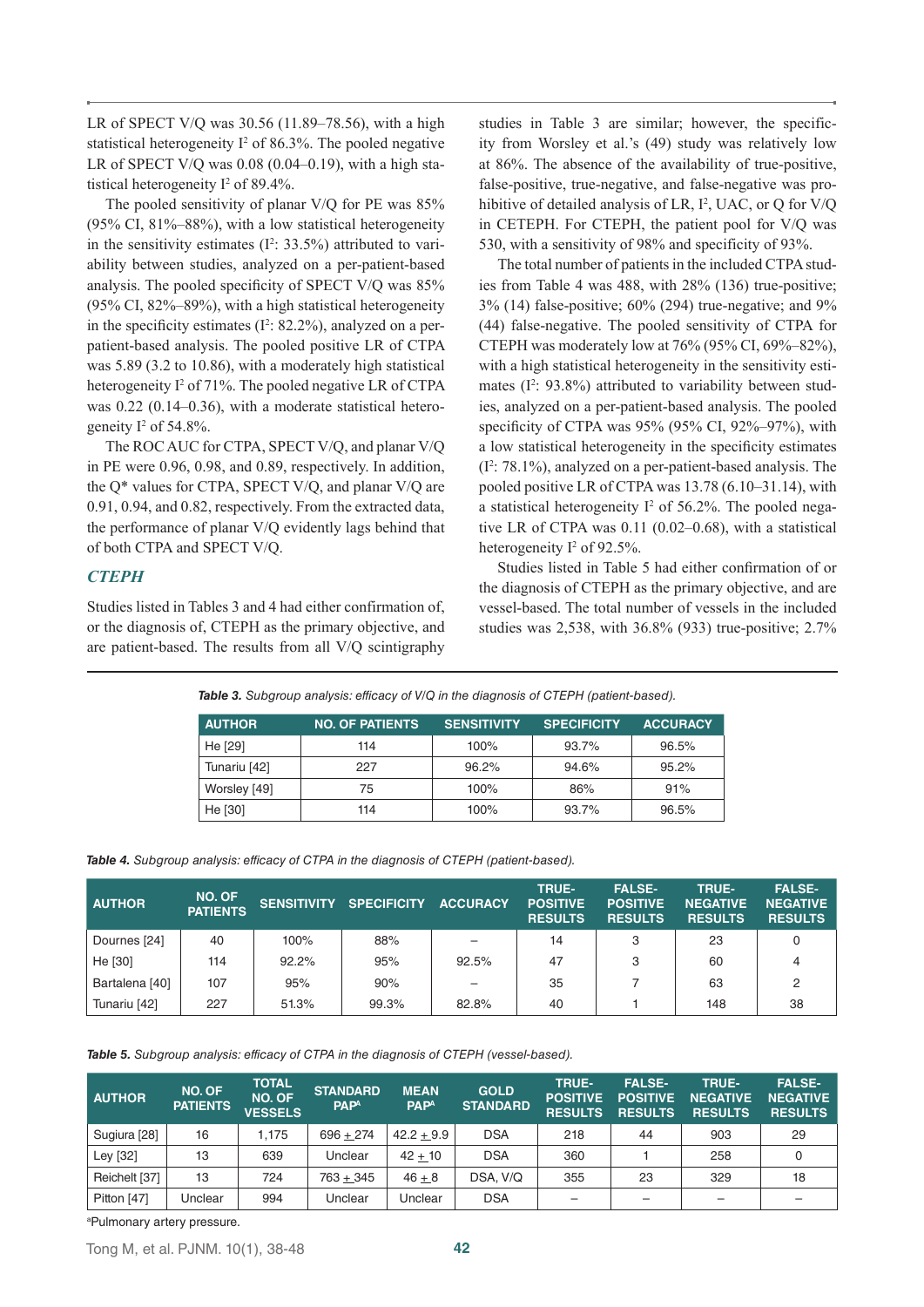(68) false-positive; 58.7% (1,490) true-negative; and 1.8% [47] false-negative.

The pooled sensitivity of CTPA for vessel-based CTEPH was 95% (95% CI, 94%–96%), with a high statistical heterogeneity in the sensitivity estimates  $(I^2: 96.3\%)$ attributed to variability between studies. The pooled specificity of CTPA was 96% (95% CI, 94%–97%), with moderately low statistical heterogeneity in the specificity estimates  $(I^2: 89.9\%)$ . The pooled positive LR of CTPA was 23.67 (11.21–49.96), with a statistical heterogeneity I 2 of 84.1%. The pooled negative LR of CTPA was 0.05  $(0.01-0.16)$ , with a statistical heterogeneity  $I^2$  of 91.2%. One study [47] was a non-English publication with no English translated version. As a result, the retrieval of information and data was limited and the results were excluded from the ROC analysis.

The AUCs for patient-based and vessel-based CTPA are 0.98 and 0.99, respectively. In addition, the Q\* values for patient-based and vessel-based CTPA are 0.93 and 0.97, respectively. The extracted data showed significant heterogeneity across the studies for both analyses.

This review only selected and analyzed papers which fell under the inclusion criteria stated earlier. The results of QUADAS-2 for the above analyzed studies are tabulated in Table 6.

# **Discussion**

V/Q lung scan was the initial preferred and recommended imaging technique in the clinical evaluation of PE from the late 1960s to the early 1990s. Data from a prospective investigation of PE diagnosis (PIOPED) showed that the rate of low and/or intermediate probability with V/Q scans was as high as 65% [50], thus limiting subsequent utilization of V/Q scans in the clinical evaluation of PE. The introduction of CTPA (Figure 1), with its faster scan times, 24/7 availability, and offer of clear anatomical information, brought about a change from the 1990s, overtaking V/Q scans as the preferred imaging technique in the detection of PE [51,52]. The other potential advantage of having the CT component is the added possibility of other incidental clinical discoveries, although such outcomes were not mentioned in the reviewed studies. There

|                    | <b>DOMAIN 1: PATIENT</b><br><b>SELECTION</b> |                                         | <b>DOMAIN 2: INDEX</b><br><b>TEST</b> |                                         |                               | <b>DOMAIN 3: REFERENCE</b><br><b>TEST</b> | <b>DOMAIN 4: FLOW</b><br><b>AND TIMING</b> |
|--------------------|----------------------------------------------|-----------------------------------------|---------------------------------------|-----------------------------------------|-------------------------------|-------------------------------------------|--------------------------------------------|
| <b>STUDY</b>       | <b>RISK OF</b><br><b>BIAS</b>                | <b>APPLICABILITY</b><br><b>CONCERNS</b> | <b>RISK OF</b><br><b>BIAS</b>         | <b>APPLICABILITY</b><br><b>CONCERNS</b> | <b>RISK OF</b><br><b>BIAS</b> | <b>APPLICABILITY</b><br><b>CONCERNS</b>   | <b>RISK OF</b><br><b>BIAS</b>              |
| Dournes [24]       | Unclear                                      | Low                                     | Low                                   | Low                                     | Low                           | Low                                       | High                                       |
| Skarlovnik [25]    | Low                                          | Low                                     | Low                                   | Low                                     | High                          | Low                                       | High                                       |
| Bajc [26]          | Low                                          | Low                                     | Low                                   | Low                                     | High                          | Low                                       | High                                       |
| Meng [27]          | Low                                          | Low                                     | Unclear                               | Low                                     | Unclear                       | Low                                       | Unclear                                    |
| Sugiura [28]       | Low                                          | Low                                     | Low                                   | Low                                     | Low                           | Low                                       | Low                                        |
| He [29]            | Low                                          | Low                                     | Low                                   | Low                                     | High                          | Low                                       | Low                                        |
| He [30]            | Low                                          | Low                                     | Low                                   | Low                                     | Low                           | Low                                       | High                                       |
| Le Duc-Pennec [31] | Low                                          | Low                                     | Low                                   | Low                                     | High                          | Low                                       | Low                                        |
| Ley [32]           | Unclear                                      | Low                                     | Low                                   | Low                                     | Low                           | Low                                       | High                                       |
| Thieme [33]        | Low                                          | Low                                     | Low                                   | Low                                     | High                          | Low                                       | High                                       |
| Ling [34]          | Low                                          | Low                                     | Low                                   | Low                                     | High                          | Low                                       | High                                       |
| Gutte [35]         | Low                                          | Low                                     | Low                                   | Low                                     | High                          | Low                                       | Low                                        |
| Miles [36]         | Low                                          | Low                                     | Low                                   | Low                                     | High                          | Low                                       | High                                       |
| Reichelt [37]      | Low                                          | Low                                     | Low                                   | Low                                     | Low                           | Low                                       | High                                       |
| <b>Wang [38]</b>   | Low                                          | Low                                     | Low                                   | Low                                     | High                          | Low                                       | Low                                        |
| <b>Bajc [39]</b>   | Low                                          | Low                                     | Low                                   | Low                                     | High                          | Low                                       | High                                       |
| Bartalena [40]     | Low                                          | Low                                     | Low                                   | Low                                     | Low                           | Low                                       | High                                       |
| Weinmann [41]      | Low                                          | Low                                     | Low                                   | Low                                     | High                          | Low                                       | High                                       |
| Tunariu [42]       | Low                                          | Low                                     | Low                                   | Low                                     | Low                           | Low                                       | Low                                        |
| Katsouda [43]      | Low                                          | Low                                     | Low                                   | Low                                     | High                          | Low                                       | High                                       |
| Macdonald [44]     | Low                                          | Low                                     | Low                                   | Low                                     | High                          | Low                                       | Low                                        |
| Reinartz [45]      | Unclear                                      | Low                                     | Low                                   | Low                                     | High                          | Low                                       | Low                                        |
| Stone [46]         | Low                                          | Low                                     | Low                                   | Low                                     | High                          | Low                                       | Low                                        |
| Pitton [47]        | Low                                          | Low                                     | Unclear                               | Low                                     | Unclear                       | Low                                       | Unclear                                    |
| Lemb [48]          | Unclear                                      | Low                                     | Low                                   | Low                                     | High                          | Low                                       | Low                                        |
| Worsley [49]       | Low                                          | Low                                     | Low                                   | High                                    | Low                           | Low                                       | Low                                        |

#### **Table 6.** QUADAS-2 evaluation summary.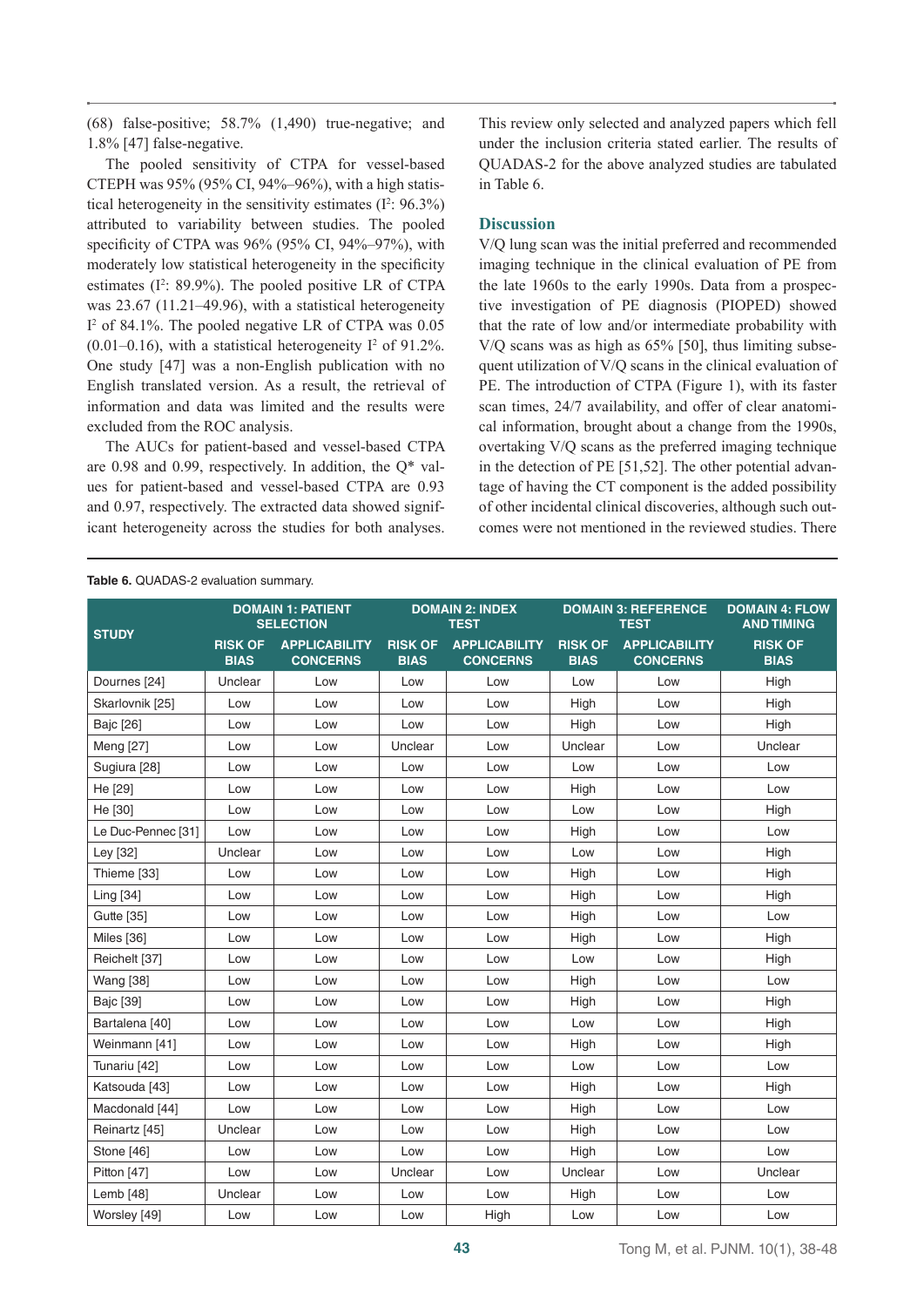

*Figure 1. CTEPH defects in CTPA. Long eccentric, wall adherent, and hypodense filling defects demonstrated in the enlarged left and right pulmonary arteries.* 



*Figure 2. Abnormal planar V/Q (CTEPH positive) classified as high probability. Moderate and large-sized defects in the inferior lingual, lateral basal segment of the left lower lobe, as well as in the lateral and posterior basal segment of the right lower lobe.* 

are, however, concerns about higher radiation doses and contrast contraindications [53].

CTEPH is a rare chronic condition with a cumulative incidence rate of 0.57% in all patients with acute PE after more than three months of curative anticoagulation treatment [54]. The widely proposed etiological theory is that CTEPH is a complication of acute PE following VTE [55]. A recent large international study revealed that 75% of CTEPH patients had a history of acute PE [1]. Several studies have reported the incidence rate of CTEPH subsequent to acute PE, in the range of 0.4%–6.2%, with a 3.4% pooled incidence (95% CI sensitivity, 2.1–4.4) [12,13]. It was also determined that CTEPH can develop long after an episode of acute PE, up to years, with no new clinical symptoms suggestive of its manifestation [12,56]. Imaging modalities, such as CTPA and V/Q scintigraphy, have been the preferred diagnostic tools for diagnosing CTEPH. This review shows a high sensitivity and a moderate specificity for V/Q scintigraphy in the assessment of CTEPH. The sensitivity of V/Q in the diagnosis of CTEPH was, however, noted to be lower in Tunariu's [42] study when compared with other studies, and is believed to be due to the inclusion of patients with subsegmental PE, and because the study was conducted with older technology. For CTPA, there is a moderate sensitivity and high specificity in the patient-based analysis. On the vessel basis, CTPA recorded similarly high sensitivity and specificity in diagnosing CTEPH.

One of the weaknesses of this review is the absence of an analysis on the radiation dose delivered per diagnosis. Given the comparable diagnostic performances of both CTPA and V/Q, the considerably higher radiation doses from CTPA should be taken into account in the physician's imaging choice in the diagnosis of PE or CTEPH. It may be worth customizing certain clinical conditions to fit a particular imaging technique, such as SPECT V/Q for pregnant women and young children in minimizing radiation dose exposure, while critically ill patients, obese, and those with significant underlying pulmonary conditions, such as chronic obstructive pulmonary disease, may be more suitable for CTPA.

Another weakness of this review is the absence of reference to a gold standard diagnostic imaging modality in the diagnosis of PE and CTEPH. Some of the studies actually used some form of composite evaluation, where the imaging studies themselves play a significant part as a reference standard. CTEPH studies with digital subtraction angiography (DSA) or V/Q as gold standards affects the reliability of the pooled data. The absence of a single gold standard diagnostic imaging modality also resulted in the exclusion of several shortlisted studies. In addition, the limited number of relevant CTEPH studies reduced the statistical power of the analysis. Data were extracted from different CT techniques, thus leading to potential bias.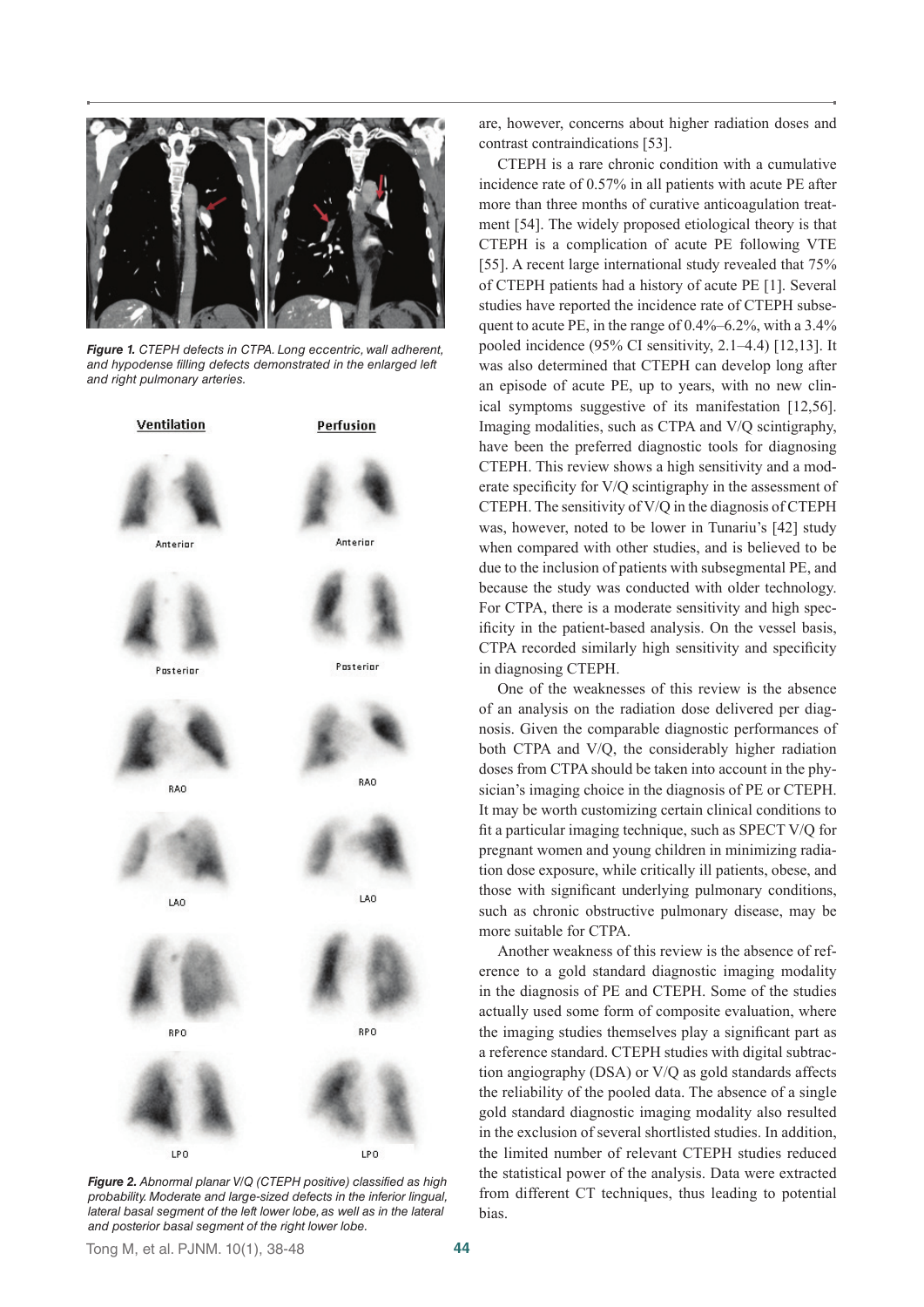

*Figure 3. SPECT V/Q images of normal (left) and perfusion defect consistent with CTEPH in patients with supporting clinical evidence [57].* 

The reviewed studies also applied different diagnostic and interpretation criteria (e.g., PIOPED 1, PIOPED II, PISAPED). The ventilating agents used in the SPECT V/Q were also different, ranging from Technegas to 99m-Tc DTPA aerosol to  $81mKrypton (81mK)$ ; each with different performance capabilities and limitations.

Meta-analysis can also help identify and design potential future investigations of subset hypotheses [58].The role of meta-analysis in scientific studies has been reported to detect biasness, as well as the effect of diversity across various types of studies on the effectiveness of various techniques and interventions in the respective settings [59]. This study had employed the QUADAS-2 methodology in systematically assessing the risks of bias, as well as the applicability of the studies. At the same time, when underlying biases and study diversity are not addressed adequately, such integration of data from different studies will add to the overall variability, potentially resulting

in factitious and inconclusive results [59]. An additional limitation of the pooling of statistics is that it does not enhance the quality of the original studies [59].

Current guidelines recommend V/Q (Figure 2 and 3) as the first choice of imaging tool in suspected CTEPH to screen for the presence of thromboembolic disease. Nonetheless, there are wide variations in the selection of imaging tests in diagnosing CTEPH, and the choice of imaging modality often comes down to expertise, and thus preference and availability. A normal lung perfusion result essentially rules out the clinical diagnosis of PE and CTEPH as early manifestations of CTEPH, recurrent or occlusive PE of all types, will demonstrate perfusion defect even if anticoagulant treatments are withheld [60].

# **Conclusion**

This review demonstrated superior sensitivity and specificity of V/Q SPECT over CTPA and planar V/Q for the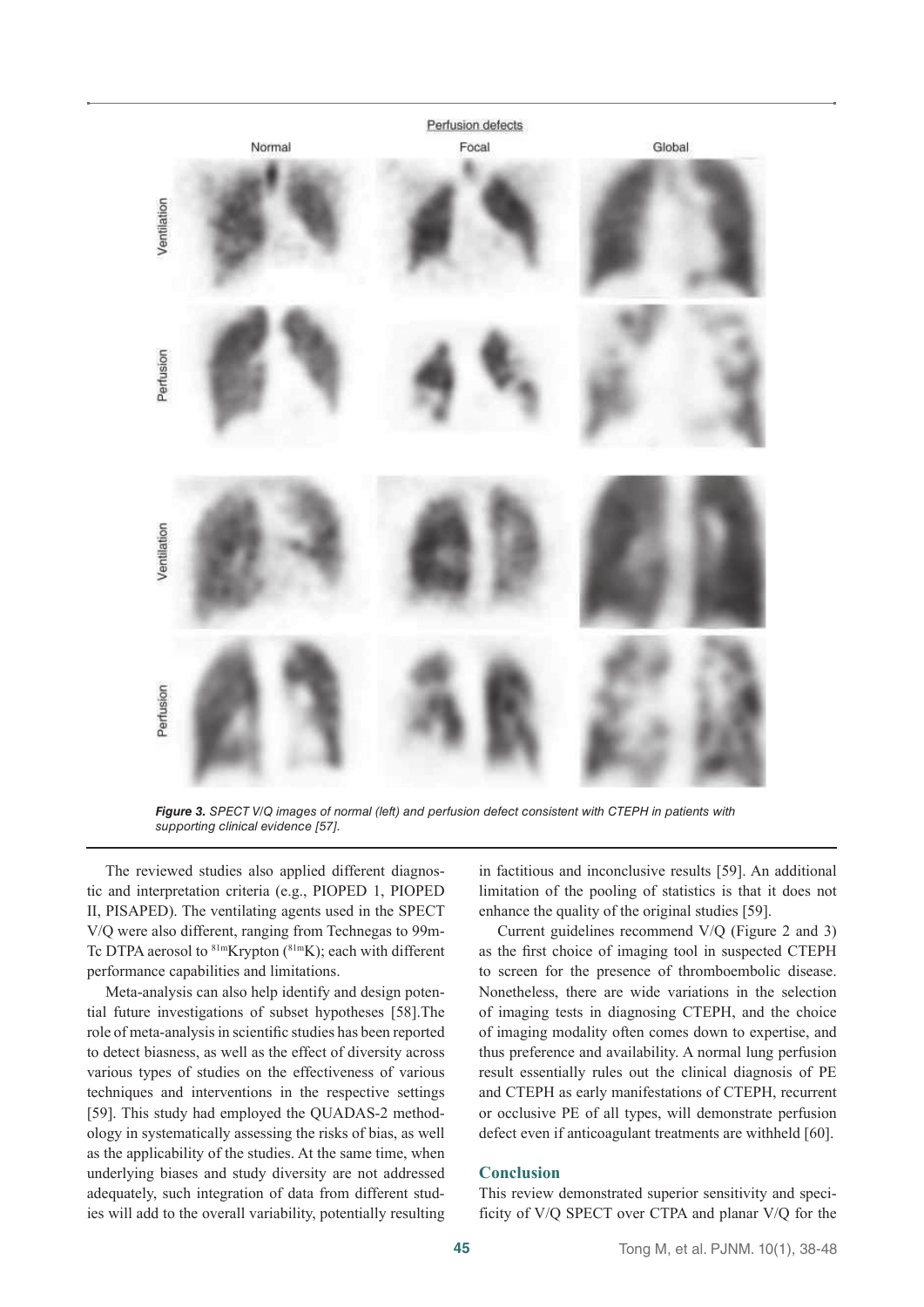diagnosis of PE. Likewise, for CTEPH, V/Q demonstrated superior sensitivity and specificity, although in a select subgroup of CTPA patients assessed on a per vessel basis, performance was improved. Wherever available, V/Q SPECT should be used as the first line imaging tool for PE and CTEPH.

## **Conflict of Interest**

The authors declare that there is no conflict of interest regarding the publication of this article.

# **Funding**

None.

**Consent for publication** Not Applicable.

**Ethical approval**

Not Applicable.

# **Author details**

Michael Tong<sup>1,2</sup>, Janelle Wheat<sup>2</sup>, Geoffrey M Currie<sup>2</sup>

- 1. Department of Diagnostic Imaging, NUHS Tower Block, National University Hospital, Singapore, Australia
- 2. School of Dentistry and Health Sciences, Charles Sturt University, Wagga, Australia

#### **References**

- 1. Pepke-Zaba J, Delcroix M, Lang I, Mayer E, Jansa P, Ambroz D, et al. Chronic thromboembolic pulmonary hypertension (CTEPH): results from an international prospective registry. Circulation. 2011;124(18):1973–81. [https://doi.](https://doi.org/10.1161/CIRCULATIONAHA.110.015008) [org/10.1161/CIRCULATIONAHA.110.015008](https://doi.org/10.1161/CIRCULATIONAHA.110.015008)
- 2. Lang IM, Pesavento R, Bonderman D, Yuan JX. Risk factors and basic mechanisms of chronic thromboembolic pulmonary hypertension: a current understanding. Eur Respir J. 2013;41(2):462–8. [https://doi.](https://doi.org/10.1183/09031936.00049312) [org/10.1183/09031936.00049312](https://doi.org/10.1183/09031936.00049312)
- 3. Jaïs X, D'Armini AM, Jansa P, Torbicki A, Delcroix M, Ghofrani HA, et al. Bosentan for treatment of inoperable chronic thromboembolic pulmonary hypertension: BENEFiT (Bosentan Effects in iNopErable Forms of chronIc Thromboembolic pulmonary hypertension), a randomized, placebo-controlled trial. J Am Coll Cardiol. 2008;52(25):2127–34.
- 4. Frachon I, Jaïs X, Leroyer C, Jobic Y, Huchot E, Simonneau G, et al. [Diagnosis and care of postembolic pulmonary hypertension: the role of the pneumologist]. Rev Pneumol Clin. 2008;64(6):316–24. [https://doi.org/10.1016/j.](https://doi.org/10.1016/j.pneumo.2008.09.009) [pneumo.2008.09.009](https://doi.org/10.1016/j.pneumo.2008.09.009)
- 5. Galiè N, Kim NH. Pulmonary microvascular disease in chronic thromboembolic pulmonary hypertension. Proc Am Thorac Soc. 2006;3(7):571–6. [https://doi.](https://doi.org/10.1513/pats.200605-113LR) [org/10.1513/pats.200605-113LR](https://doi.org/10.1513/pats.200605-113LR)
- 6. Moser KM, Bloor CM. Pulmonary vascular lesions occurring in patients with chronic major vessel thromboembolic pulmonary hypertension. Chest. 1993;103(3):685–92. <https://doi.org/10.1378/chest.103.3.685>
- 7. Bonderman D, Turecek PL, Jakowitsch J, Weltermann A, Adlbrecht C, Schneider B, et al. High prevalence of elevated clotting factor VIII in chronic thromboembolic pulmonary hypertension. Thromb Haemost. 2003;90(3):372–6. <https://doi.org/10.1160/TH03-02-0067>
- 8. Wolf M, Boyer-Neumann C, Parent F, Eschwege V, Jaillet H, Meyer D, et al. Thrombotic risk factors in pulmonary hypertension. Eur Respir J. 2000;15(2):395–9. [https://doi.](https://doi.org/10.1034/j.1399-3003.2000.15b28.x) [org/10.1034/j.1399-3003.2000.15b28.x](https://doi.org/10.1034/j.1399-3003.2000.15b28.x)
- 9. Auger WR, Permpikul P, Moser KM. Lupus anticoagulant, heparin use, and thrombocytopenia in patients with chronic thromboembolic pulmonary hypertension: a preliminary report. Am J Med. 1995;99(4):392–6. [https://](https://doi.org/10.1016/S0002-9343(99)80187-9) [doi.org/10.1016/S0002-9343\(99\)80187-9](https://doi.org/10.1016/S0002-9343(99)80187-9)
- 10. Blauwet LA, Edwards WD, Tazelaar HD, McGregor CG. Surgical pathology of pulmonary thromboendarterectomy: a study of 54 cases from 1990 to 2001. Hum Pathol. 2003;34(12):1290–8. [https://doi.org/10.1016/j.](https://doi.org/10.1016/j.humpath.2003.07.003) [humpath.2003.07.003](https://doi.org/10.1016/j.humpath.2003.07.003)
- 11. Lang IM, Dorfmüller P, VonkNoordegraaf A. The pathobiology of chronic thromboembolic pulmonary hypertension. Ann Am Thorac Soc. 2016;13(3 Suppl 3):S215–21. <https://doi.org/10.1513/AnnalsATS.201509-620AS>
- 12. Pengo V, Lensing AW, Prins MH, Marchiori A, Davidson BL, Tiozzo F, et al. Incidence of chronic thromboembolic pulmonary hypertension after pulmonary embolism. N Engl J Med. 2004;350(22):2257–64. [https://doi.org/10.1056/](https://doi.org/10.1056/NEJMoa032274) [NEJMoa032274](https://doi.org/10.1056/NEJMoa032274)
- 13. Becattini C, Agnelli G, Pesavento R, Silingardi M, Poggio R, Taliani MR, et al. Incidence of chronic thromboembolic pulmonary hypertension after a first episode of pulmonary embolism. Chest. 2006;130(1):172–5. [https://doi.](https://doi.org/10.1378/chest.130.1.172) [org/10.1378/chest.130.1.172](https://doi.org/10.1378/chest.130.1.172)
- 14. Lang I, Kerr K. Risk factors for chronic thromboembolic pulmonary hypertension. Proc Am Thorac Soc. 2006;3(7):568–70. [https://doi.org/10.1513/](https://doi.org/10.1513/pats.200605-108LR) [pats.200605-108LR](https://doi.org/10.1513/pats.200605-108LR)
- 15. Dentali F, Donadini M, Gianni M, Bertolini A, Squizzato A, Venco A, et al. Incidence of chronic pulmonary hypertension in patients with previous pulmonary embolism. Thromb Res. 2009;124(3):256–8. [https://doi.](https://doi.org/10.1016/j.thromres.2009.01.003) [org/10.1016/j.thromres.2009.01.003](https://doi.org/10.1016/j.thromres.2009.01.003)
- 16. Jamieson SW, Kapelanski DP. Pulmonary endarterectomy. Curr Probl Surg. 2000;37(3):165–252. [https://doi.](https://doi.org/10.1016/S0011-3840(00)80005-2) [org/10.1016/S0011-3840\(00\)80005-2](https://doi.org/10.1016/S0011-3840(00)80005-2)
- 17. Daily PO, Auger WR. Historical perspective: surgery for chronic thromboembolic disease. Semin Thorac Cardiovasc Surg. 1999;11(2):143–51. [https://doi.](https://doi.org/10.1016/S1043-0679(99)70007-9) [org/10.1016/S1043-0679\(99\)70007-9](https://doi.org/10.1016/S1043-0679(99)70007-9)
- 18. Lewczuk J, Piszko P, Jagas J, Porada A, Wójciak S, Sobkowicz B, et al. Prognostic factors in medically treated patients with chronic pulmonary embolism. Chest. 2001;119(3):818–23. [https://doi.org/10.1378/](https://doi.org/10.1378/chest.119.3.818) [chest.119.3.818](https://doi.org/10.1378/chest.119.3.818)
- 19. Riedel M, Stanek V, Widimsky J, Prerovsky I. Longterm follow-up of patients with pulmonary thromboembolism. Late prognosis and evolution of hemodynamic and respiratory data. Chest. 1982;81(2):151–8. [https://doi.](https://doi.org/10.1378/chest.81.2.151) [org/10.1378/chest.81.2.151](https://doi.org/10.1378/chest.81.2.151)
- 20. Nishimura R, Tanabe N, Sugiura T, Shigeta A, Jujo T, Sekine A, et al. Improved survival in medically treated chronic thromboembolic pulmonary hypertension. Circ J. 2013;77(8):2110–7. [https://doi.org/10.1253/circj.](https://doi.org/10.1253/circj.CJ-12-1391) [CJ-12-1391](https://doi.org/10.1253/circj.CJ-12-1391)
- 21. Zamora J, Abraira V, Muriel A, Khan K, Coomarasamy A. Meta-DiSc: a software for meta-analysis of test accuracy data. BMC Med Res Methodol. 2006;6(12):31. [https://](https://doi.org/10.1186/1471-2288-6-31) [doi.org/10.1186/1471-2288-6-31](https://doi.org/10.1186/1471-2288-6-31)
- Hanley JA, McNeil BJ. The meaning and use of the area under a receiver operating characteristic (ROC) curve.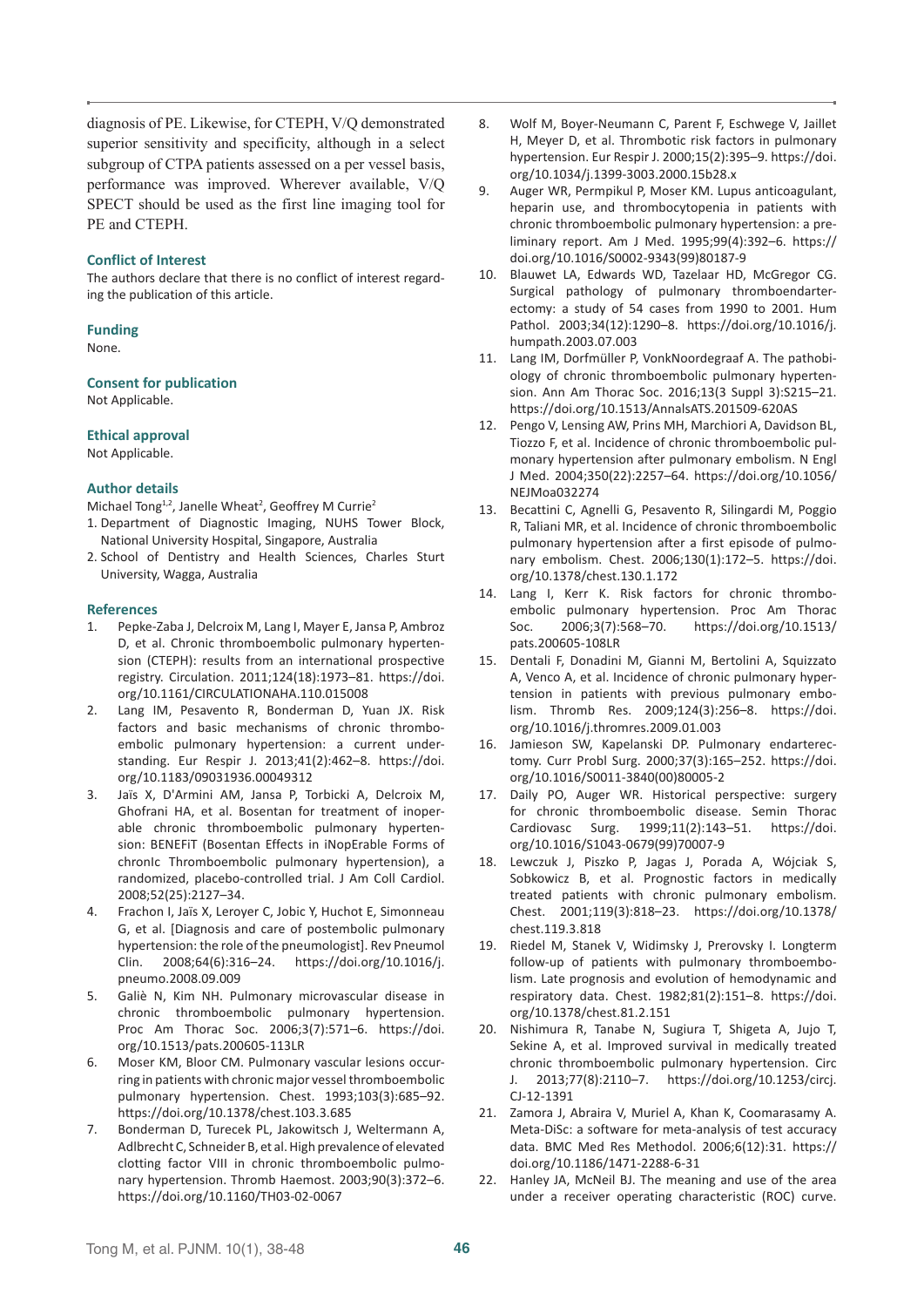Radiology. 1982;143(1):29–36. [https://doi.org/10.1148/](https://doi.org/10.1148/radiology.143.1.7063747) [radiology.143.1.7063747](https://doi.org/10.1148/radiology.143.1.7063747)

- 23. Whiting PF, Rutjes AW, Westwood ME, Mallett S, Deeks JJ, Reitsma JB, et al.; QUADAS-2 Group. QUADAS-2: a revised tool for the quality assessment of diagnostic accuracy studies. Ann Intern Med. 2011;155(8):529–36. [https://](https://doi.org/10.7326/0003-4819-155-8-201110180-00009) [doi.org/10.7326/0003-4819-155-8-201110180-00009](https://doi.org/10.7326/0003-4819-155-8-201110180-00009)
- 24. Dournes G, Verdier D, Montaudon M, Bullier E, Rivière A, Dromer C, et al. Dual-energy CT perfusion and angiography in chronic thromboembolic pulmonary hypertension: diagnostic accuracy and concordance with radionuclide scintigraphy. Eur Radiol. 2014;24(1):42–51. [https://doi.](https://doi.org/10.1007/s00330-013-2975-y) [org/10.1007/s00330-013-2975-y](https://doi.org/10.1007/s00330-013-2975-y)
- 25. Skarlovnik A, Hrastnik D, Fettich J, Grmek M. Lung scintigraphy in the diagnosis of pulmonary embolism: current methods and interpretation criteria in clinical practice. Radiol Oncol. 2014;48(2):113–9. [https://doi.](https://doi.org/10.2478/raon-2013-0060) [org/10.2478/raon-2013-0060](https://doi.org/10.2478/raon-2013-0060)
- 26. Bajc M, Miniati M, Jögi J, Stein PD. Perfusion SPECT in patients with suspected pulmonary embolism. Eur J Nucl Med Mol Imaging. 2013;40(9):1432–7. [https://doi.](https://doi.org/10.1007/s00259-013-2425-8) [org/10.1007/s00259-013-2425-8](https://doi.org/10.1007/s00259-013-2425-8)
- 27. Meng JJ, Zhang LJ, Wang Q, Fang W, Dai HJ, Yan J, et al. [A comparison of ventilation/perfusion single photon emission CT and CT pulmonary angiography for diagnosis of pulmonary embolism]. Zhonghua Jie He He Hu Xi Za Zhi. 2013;36(3):177–81.
- 28. Sugiura T, Tanabe N, Matsuura Y, Shigeta A, Kawata N, Jujo T, et al. Role of 320-slice CT imaging in the diagnostic workup of patients with chronic thromboembolic pulmonary hypertension. Chest. 2013;143(4):1070–7. [https://](https://doi.org/10.1378/chest.12-0407) [doi.org/10.1378/chest.12-0407](https://doi.org/10.1378/chest.12-0407)
- 29. He J, Fang W, Lv B, He JG, Xiong CM, Liu ZH, et al. Diagnosis of chronic thromboembolic pulmonary hypertension: comparison of ventilation/perfusion scanning and multidetector computed tomography pulmonary angiography with pulmonary angiography. Nucl Med Commun. 2012;33(5):459–63. [https://doi.org/10.1097/](https://doi.org/10.1097/MNM.0b013e32835085d9) [MNM.0b013e32835085d9](https://doi.org/10.1097/MNM.0b013e32835085d9)
- 30. He J, Wang F, Dai HJ, Li M, Wang Q, Yao Z, et al. Chinese multi-center study of lung scintigraphy and CT pulmonary angiography for the diagnosis of pulmonary embolism. Int J Cardiovasc Imaging. 2012;28(7):1799–805. [https://](https://doi.org/10.1007/s10554-012-0013-9) [doi.org/10.1007/s10554-012-0013-9](https://doi.org/10.1007/s10554-012-0013-9)
- 31. Le Duc-Pennec A, Le Roux PY, Cornily JC, Jaffrelot M, Delluc A, de Saint-Martin L, et al. Diagnostic accuracy of single-photon emission tomography ventilation/perfusion lung scan in the diagnosis of pulmonary embolism. Chest. 2012;141(2):381–7. [https://doi.org/10.1378/](https://doi.org/10.1378/chest.11-0090) [chest.11-0090](https://doi.org/10.1378/chest.11-0090)
- 32. Ley S, Ley-Zaporozhan J, Pitton MB, Schneider J, Wirth GM, Mayer E, et al. Diagnostic performance of state-ofthe-art imaging techniques for morphological assessment of vascular abnormalities in patients with chronic thromboembolic pulmonary hypertension (CTEPH). Eur Radiol. 2012;22(3):607–16. [https://doi.org/10.1007/](https://doi.org/10.1007/s00330-011-2290-4) [s00330-011-2290-4](https://doi.org/10.1007/s00330-011-2290-4)
- 33. Thieme SF, Graute V, Nikolaou K, Maxien D, Reiser MF, Hacker M, et al. Dual energy CT lung perfusion imaging-correlation with SPECT/CT. Eur J Radiol. 2012;81(2):360–5. <https://doi.org/10.1016/j.ejrad.2010.11.037>
- 34. Ling IT, Naqvi HA, Siew TK, Loh NK, Ryan GF. SPECT ventilation perfusion scanning with the addition of low-dose CT for the investigation of suspected pulmonary embolism. Intern Med J. 2012;42(11):1257–61. [https://doi.](https://doi.org/10.1111/j.1445-5994.2012.02939.x) [org/10.1111/j.1445-5994.2012.02939.x](https://doi.org/10.1111/j.1445-5994.2012.02939.x)
- 35. Gutte H, Mortensen J, Jensen CV, von der Recke P, Petersen CL, Kristoffersen US, et al. Comparison of V/Q SPECT and planar V/Q lung scintigraphy in diagnosing acute pulmonary embolism. Nucl Med Commun. 2010;31(1):82–6. <https://doi.org/10.1097/MNM.0b013e3283336747>
- 36. Miles S, Rogers KM, Thomas P, Soans B, Attia J, Abel C, et al. A comparison of single-photon emission CT lung scintigraphy and CT pulmonary angiography for the diagnosis of pulmonary embolism. Chest. 2009;136(6):1546–53. <https://doi.org/10.1378/chest.09-0361>
- 37. Reichelt A, Hoeper MM, Galanski M, Keberle M. Chronic thromboembolic pulmonary hypertension: evaluation with 64-detector row CT versus digital substraction angiography. Eur J Radiol. 2009;71(1):49–54. [https://doi.](https://doi.org/10.1016/j.ejrad.2008.03.016) [org/10.1016/j.ejrad.2008.03.016](https://doi.org/10.1016/j.ejrad.2008.03.016)
- 38. Wang F, Fang W, Lv B, Lu JG, Xiong CM, Ni XH, et al. Comparison of lung scintigraphy with multi-slice spiral computed tomography in the diagnosis of pulmonary embolism. Clin Nucl Med. 2009;34(7):424–7. [https://doi.](https://doi.org/10.1097/RLU.0b013e3181a7cfea) [org/10.1097/RLU.0b013e3181a7cfea](https://doi.org/10.1097/RLU.0b013e3181a7cfea)
- 39. Bajc M, Olsson B, Palmer J, Jonson B. Ventilation/ Perfusion SPECT for diagnostics of pulmonary embolism in clinical practice. J Intern Med. 2008;264(4):379–87. <https://doi.org/10.1111/j.1365-2796.2008.01980.x>
- 40. Bartalena T, Oboldi D, Guidalotti PL, Rinaldi MF, Bertaccini P, Napoli G, et al. Lung perfusion in patients with pulmonary hypertension: comparison between MDCT pulmonary angiography with minIP reconstructions and 99mTc-MAA perfusion scan. Invest Radiol. 2008;43(6):368–73. [https://](https://doi.org/10.1097/RLI.0b013e31816901e2) [doi.org/10.1097/RLI.0b013e31816901e2](https://doi.org/10.1097/RLI.0b013e31816901e2)
- 41. Weinmann P, Moretti JL, Brauner MQ. Usefulness of tomographic versus planar lung scintigraphy in susoected pulmonary embolism in a daily practice. Open Med Imaging J. 2008;2(1):49–55. [https://doi.](https://doi.org/10.2174/1874347100802010049) [org/10.2174/1874347100802010049](https://doi.org/10.2174/1874347100802010049)
- 42. Tunariu N, Gibbs SJ, Win Z, Gin-Sing W, Graham A, Gishen P, et al. Ventilation-perfusion scintigraphy is more sensitive than multidetector CTPA in detecting chronic thromboembolic pulmonary disease as a treatable cause of pulmonary hypertension. J Nucl Med. 2007;48(5):680–4. <https://doi.org/10.2967/jnumed.106.039438>
- 43. Katsouda E, Mystakidou K, Rapti A, Argentos S, Kelekis NL, Mastorakou R, et al. Evaluation of spiral computed tomography versus ventilation/perfusion scanning in patients clinically suspected of pulmonary embolism. In Vivo. 2005;19(5):873–8.
- 44. Macdonald WB, Patrikeos AP, Thompson RI, Adler BD, van der Schaaf AA. Diagnosis of pulmonary embolism: ventilation perfusion scintigraphy versus helical computed tomography pulmonary angiography. Australas Radiol. 2005;49(1):32–8. [https://doi.](https://doi.org/10.1111/j.1440-1673.2005.01390.x) [org/10.1111/j.1440-1673.2005.01390.x](https://doi.org/10.1111/j.1440-1673.2005.01390.x)
- 45. Reinartz P, Wildberger JE, Schaefer W, Nowak B, Mahnken AH, Buell U. Tomographic imaging in the diagnosis of pulmonary embolism: a comparison between V/Q lung scintigraphy in SPECT technique and multislice spiral CT. J Nucl Med. 2004;45(9):1501–8.
- 46. Stone E, Roach P, Bernard E, Briggs G, Havryk A, Faulder K, et al. Use of computed tomography pulmonary angiography in the diagnosis of pulmonary embolismin patients with an intermediate probability ventilation/perfusion scan. Intern Med J. 2003;33(3):74–8. [https://doi.](https://doi.org/10.1046/j.1445-5994.2003.00345.x) [org/10.1046/j.1445-5994.2003.00345.x](https://doi.org/10.1046/j.1445-5994.2003.00345.x)
- Pitton MB, Kemmerich G, Herber S, Schweden F, Mayer E, Thelen M. [Chronic thromboembolic pulmonary hypertension: diagnostic impact of Multislice-CT and selective